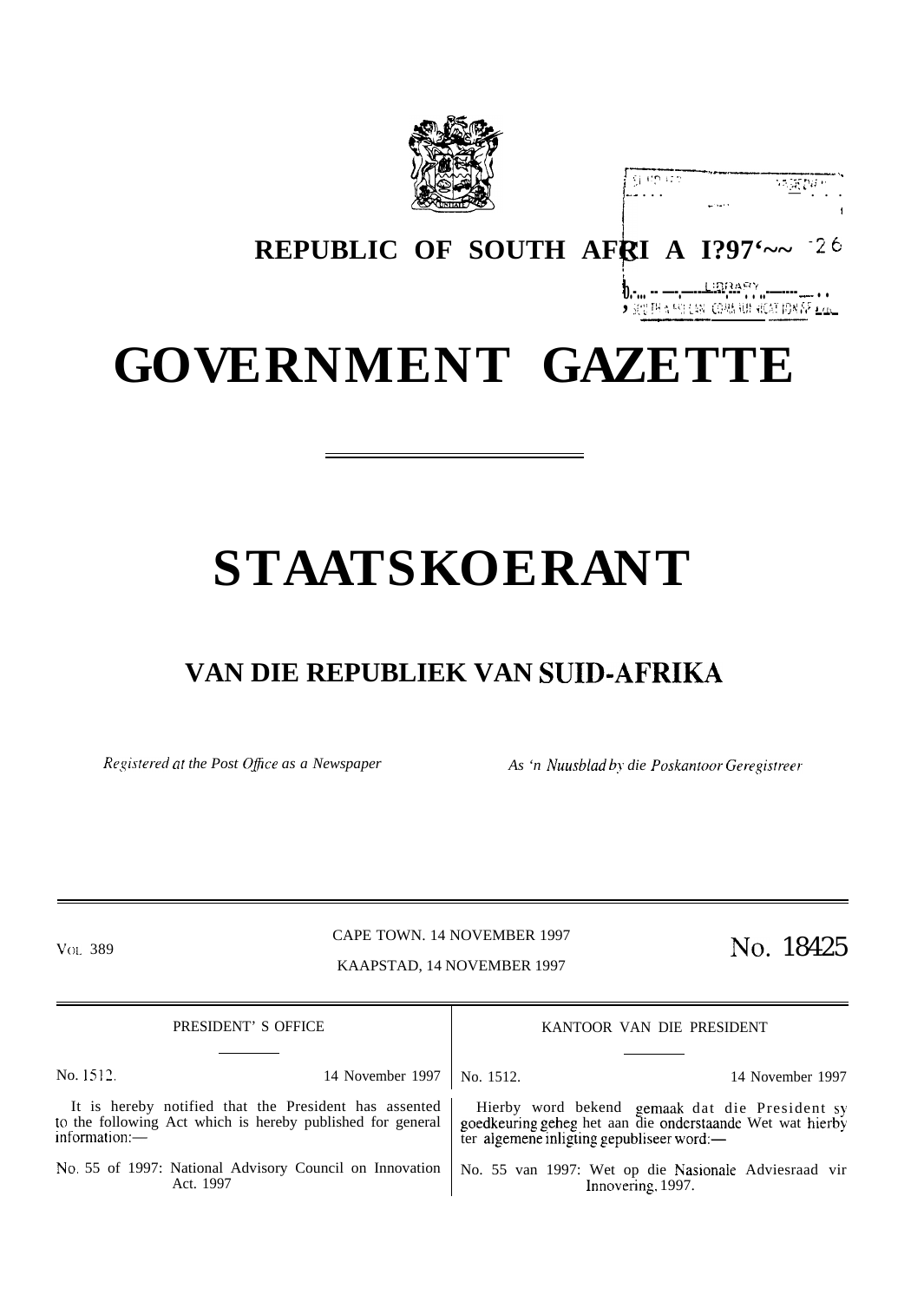15

25

**Act No. 55, 1997 NATION.AL ADVISORY COUNCIL ON INNOVATION, 1997**



**To establish a national advisory council on innovation; to determine its composition and objects and functions; to regulate financial and staff matters; and to provide for matters connected therewith.**

> *(English text signed by the President. ) (Assented to 6 November 1997. )*

 $\mathbf{B}$ <sup>E</sup> IT ENACTED by the Parliament of the Republic of South Africa as follows:follows:—

#### **Definitions**

**1. (** 1 ) In this Act, unless the context indicates otherwise—

- (i) "business sector" means all persons who and institutions which conduct business for gain; (xiii) 5
- (ii) "'chief executive officer" means the Director-General of the Department; (iv)
- (iii) "Department" means the Department of Arts. Culture, Science and Technol**ogy:** (i)
- $(iv)$ "'government sector" means all organs of state as defined in section 239 of the 10 Constitution, excluding any institution within the higher education sector;  $(xii)$
- (v) "higher education sector" means universities, technikons, colleges of education and other institutions which provide tertiary education, whatever their source of finance or legal status; (iii)
- (vi) "innovation" means the process of transforming an idea, generally generated through research and development. into a new or improved product. process or approach. which relates to the real needs of society and which involves scientific, technological, organisational or commercial activities: (v)
- (vii) "Minister" means the Minister of Arts. Culture, Science and Technology: (vi) 20
- (viii) "Ministers Committee" means the Ministers Committee on Science and Technology established by a decision of the Cabinet and responsible for advice and decision-taking on science and technology matters; (vii)
	- (ix) "NACI" means the National Advisory Council on Innovation. established by section 2; (viii)
	- $(x)$ "national facilities" means—
		- (a) the National Accelerator Centre;
		- $(b)$  the South African Astronomical Observatory;
		- (c) the Hartebeesthoek Radio Astronomy Observatory; (ix)
- (xi) "national system of innovation" means all sectors. and institutions within 30 those sectors, which pursue common social and economic goals through innovation; (x)
- (xii) "non-profit sector" means all private persons who and institutions which act without gain; (xi)
- (xiii) "science and technology institution" means any institution established by an 35 Act of Parliament with the practicing of science and technology as a substantial part of its activities: (xv)
- (xiv) "science and technology system" means all persons who and institutions which are involved in the process of making scientific knowledge available, or which are involved in the process of converting and using scientific 40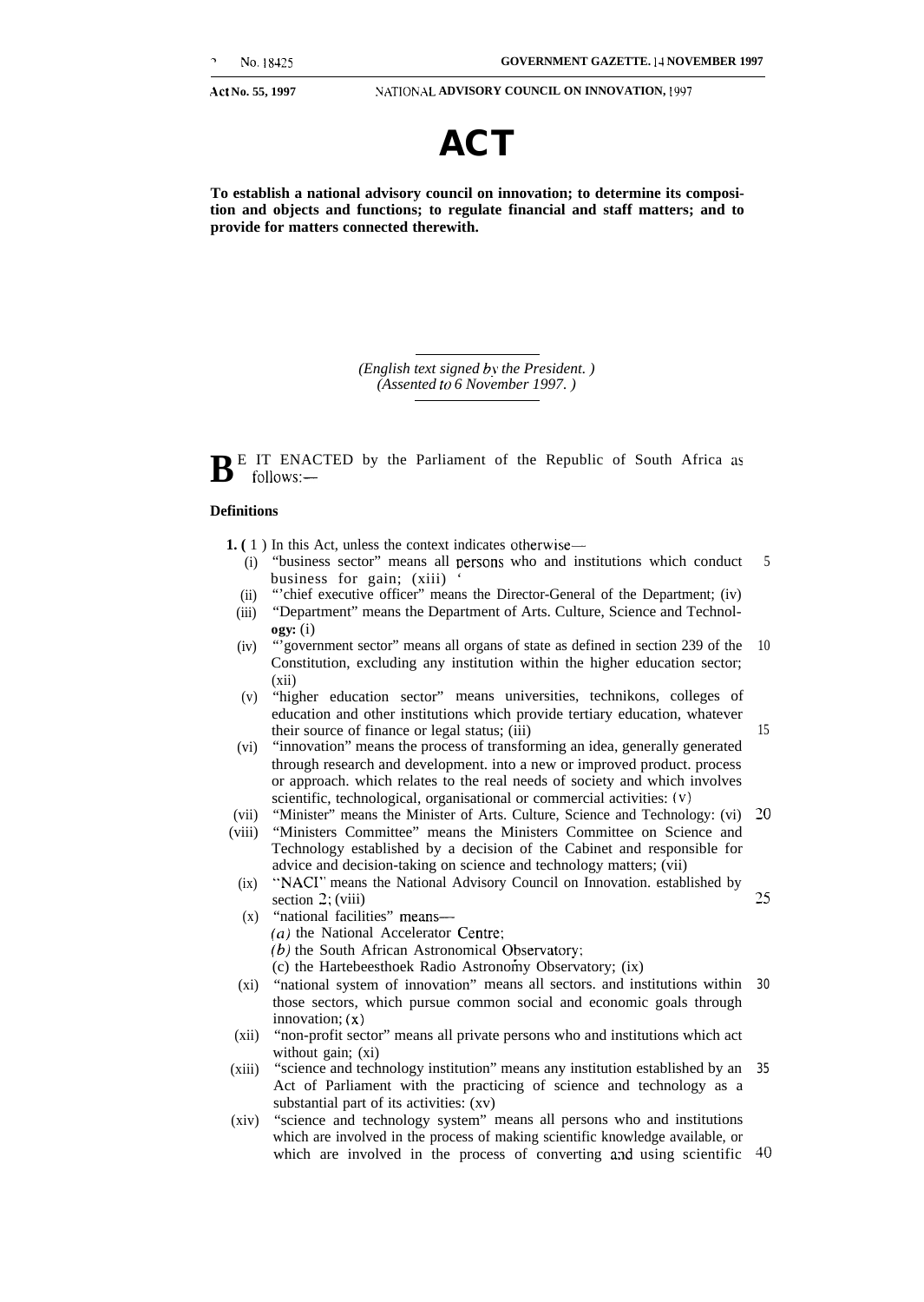#### **Act No. 55, 1997 NATION.4L ADVISORY COUNCIL ON INNOVATION. 1997**

knowledge. in order to devise or implement new applications. and which operate within the national system of innovation; (xvi)

- (xv) "science councils" means the—
	- (a) Human Sciences Research Council established by section 2 of the Human Sciences Research Act, 1968 (Act No. 23 of 1968);
	- $(b)$  CSIR referred to in section 2 of the Scientific Research Council Act, 1988 (Act No. 46 of 1988);
	- (c) Council for Mineral Technology referred to in section 2 of the Mineral Technology Act, 1989 (Act No. 30 of 1989);
	- (d) Foundation for Research Development established by section 2 of the Research Development Act. 1990 (Act No. 75 of 1990); 10
	- (e) Agricultural Research Council established by section 2 of the Agricultural Research Act, 1990 (Act No. 86 of 1990):
	- $(f)$  South African Medical Research Council referred to in section 2 of the South African Medical Research Council Act, 1991 (Act No. 58 of 15 1991);
	- (g) South African Bureau of Standards referred to in section 2 of the Standards Act, 1993 (Act No. 29 of 1993);
	- (h) Council for Geoscience established by section 2 of the Geoscience Act, 1993 (Act No. 100 of 1993); (xvii) Z()
	- (xvi) "sectors" means the government sector, higher education sector, business sector and non-profit sector; (xiv)
	- (xvii) "this Act" includes any regulation made under section 13. (ii)

(2) The Minister may, after consultation with NACI, by notice in the *Gazette* amend the definitions of "national facilities" and "science councils" in order to delete or 25 substitute any institution mentioned therein or to add any institution which practises research in the fields of science and technology as a substantial part of its activities.

#### **Establishment of National Advisory Council on Innovation**

2. A council which shall be called the National Advisory Council on Innovation is hereby established. 30

#### **Objects of NACI**

3. NACI shall advise the Minister, and through the Minister, the Ministers Committee and the Cabinet, on the role and contribution of science, mathematics, innovation and technology, including indigenous technologies, in promoting and achieving national objectives, namely to improve and sustain the quality of life of all South Africans, develop human resources for science and technology, build the economy, and strengthen the country's competitiveness in the international sphere. 35

#### **Functions of NACI**

4. (1) In order to achieve the objects referred to in section 3, NACI may, or shall on request of the Minister, advise on—

- (a) the co-ordination and stimulation of the national system of innovation;
- $(b)$  the promotion of co-operation within the national system of innovation;
- (c) the development and maintenance of human resources for innovation through selective support for education, training and research and development in the higher education sector and at science councils, science and technology institutions and private institutions; 45
- (d) strategies for the promotion of technology innovation, development, acquisition, transfer and implementation in all sectors;
- (e) international liaison and co-operation in the fields of science, technology and innovation;
- $(f)$  the co-ordination of science and technology policy and strategies with policies and strategies in other environments;
- (g) the structuring, governance and co-ordination of the science and technology system;
- (h) the identification of research and development priorities in consultation with provincial departments and interested parties, and their incorporation in the process of government funding of research and development; 55

40

50

5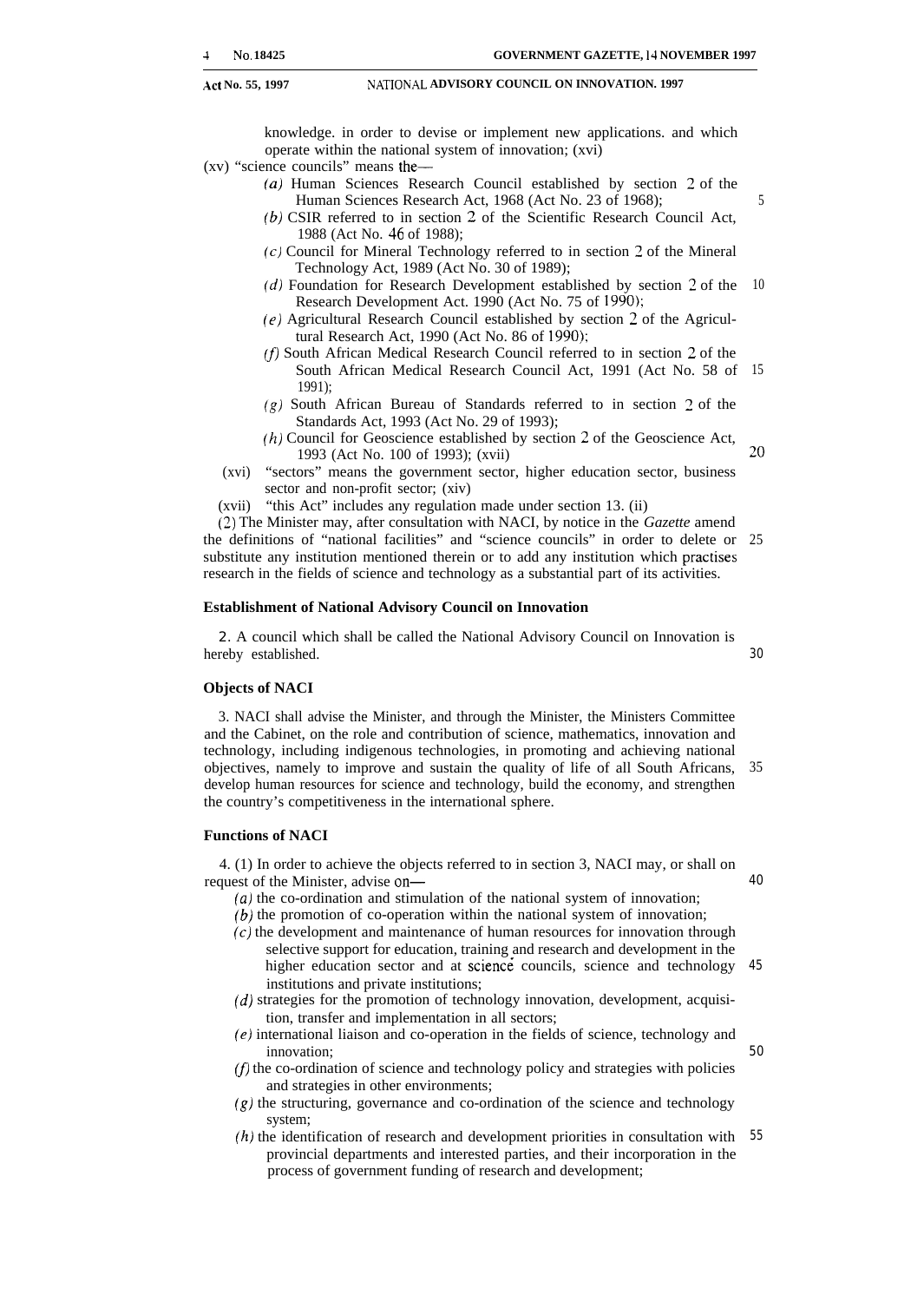#### **Act No. 55.1997 NATIONAL ADVISORY COLNCIL ON INNOVATION. 1997**

- *(i)* the funding of the science and technology system in respect of its contribution to innovation, including—
	- (i) a framework for national and government expenditure on research and development;
	- (ii) the building and maintenance of science and technology capacity by way 5 of the selective funding of training and research and development:
	- (iii) the distribution of funds allocated to science councils;
	- (iv) the funding of research and development in all sectors;
	- (v) the funding of national facilities utilised for research;
- *(j)* the establishment, phasing out. rationalisation, and management of— 10 (i) science councils;
	- (ii) national facilities utilised for research;
	- (iii) national research and development programmed conducted by science councils;
	- (iv) science and technology institutions within the national system of 15 innovation;
- *(k)* the promotion of mathematics, the natural sciences and technology in the education sector in consultation with the Minister of Education and the Minister of Labour;
- *(1)* strategies for— 20
	-
	- (i) the promotion of the dissemination and accessibility of scientific knowledge and technology; and
	- (ii) the promotion of the public understanding of science and technology and their supportive role in innovation for development and progress;
- *(m)* the establishment and maintenance of information systems to support— 25 (i) the monitoring and evaluation of the overall management and function
	- ing of the science and technology system and the national system of innovation: and
	- (ii) the continuous revision of science and technology policy to address changing and new circumstances; 30
- *(11)* developments in the fields of science. technology and innovation which might require new legislation;
- *(0)* any other matter relating to science. mathematics. innovation and technology. including indigenous technologies. which the Minister may refer to NACI. or in respect of which NACI may deem it necessary to advise the Minister.  $35$

(2) The chairperson of NACI shall have direct access to the Minister and members of the Ministers Committee to submit and discuss any report of NACI. any minutes of a meeting of NACI or any other matter relating to the functioning of NACI.

#### **Composition of NACI**

- **5.** ( 1 ) NACI shall consist of 40
	- $(a)$  a chairperson appointed by the Minister;
	- (b) 16 to 20 members appointed by the Minister after consultation with the Ministers Committee, and after submission to the Cabinet for notification:
	- $(c)$  the chief executive officer of NACI;
	- (d) an officer of the Department of Trade and Industry appointed by the Minister 45 with the concurrence of the Minister of Trade and Industry.
- (2) The members of NACI referred to in-
	- (a) subsection (1)(a) and (b) shall be appointed in their personal capacity and serve on a part-time basis;
	- (b) subsection (1)(c) and (d) shall serve or be appointed. as the case may be, in 50 their official capacity.

#### **Criteria for membership of NACI**

**6. (** 1 ) The members of NACI, other than the chief executive oficer and the officer of the Department of Trade and Industry, shall all be persons who have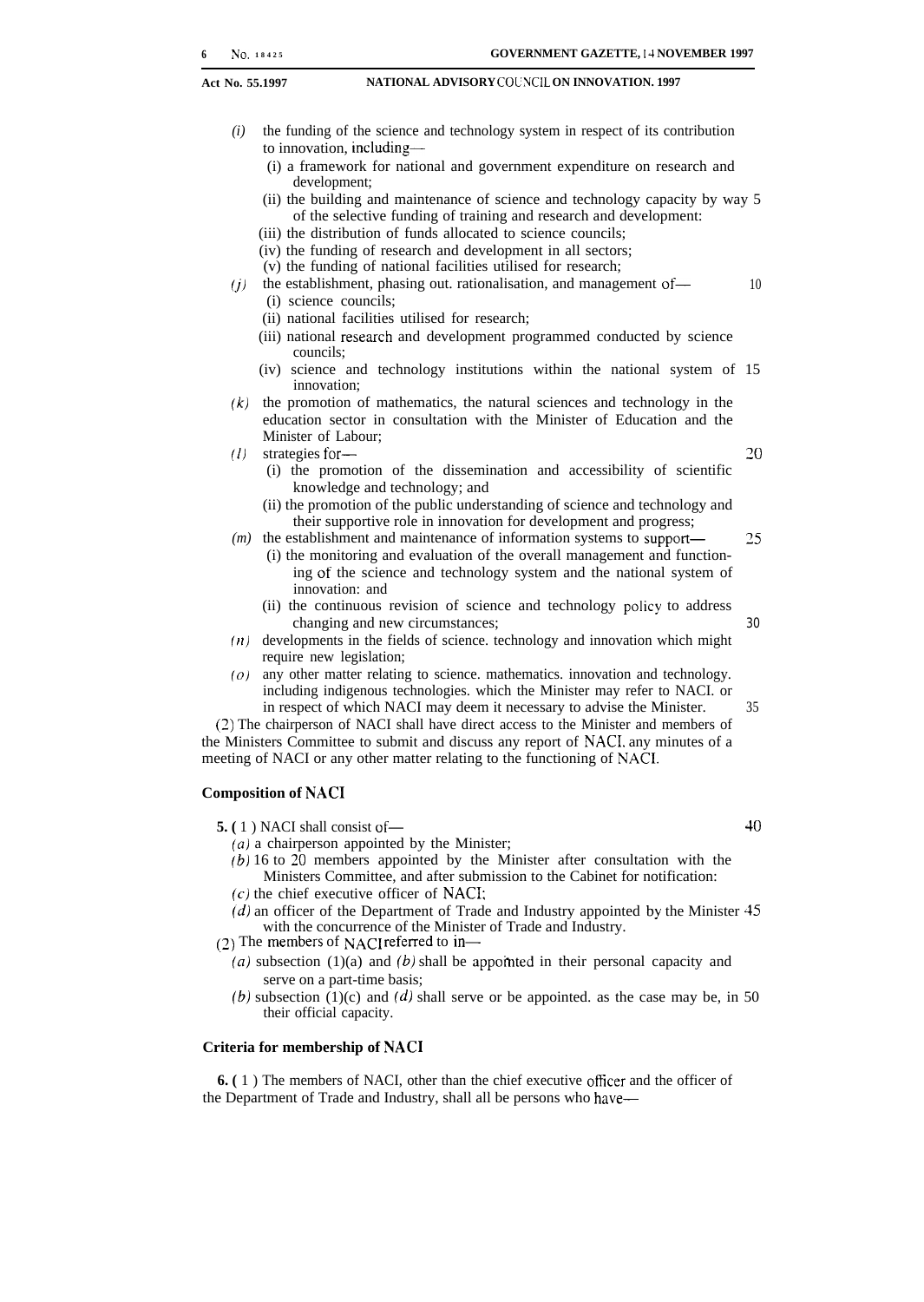**.Act No. 55, 1997 NATIONAL ADVISORY COUNCIL ON INNOVATION. 1997**

- *(a)* achieved distinction in any field of science and technology in their own right or in the context of innovation;
- (b) special knowledge or experience in relation to the management of science and technology, or innovation;
- (c) special insight into the role and contribution of innovation in promoting and achieving national and provincial objectives; or *5*
- $(d)$  special knowledge and experience of the functioning of the national system of innovation within which the science and technology system operates, the science and technology system, or any other aspect of NACI'S domain of responsibility.

(2) NACI shall be broadly representative of all sectors and be constituted in a manner that will ensure a spread of expertise and experience regarding—

- *(a)* national and provincial interests;
- (b) scientific and technological disciplines;

(c) innovation;

- (d) the needs and opportunities in different socio-economic fields; and
- (e) research and development in all sectors.

### **Tenure of office of members of NACI**

*7. (1)* A member of NACI, other than the chief executive officer and the officer of the Department of Trade and Industry, shall hold office for such period, not exceeding four 20 years, as the Minister may determine at the time of his or her appointment.

(2) If for any reason the office of such member becomes vacant the Minister may, subject to section 6, appoint any person as a member of NACI for the unexpired portion of that period of office.

(3) A member whose period of office has expired may be reappointed.

(4) Any member of NACI shall vacate his or her office if—

- *(a)* the member resigns; or
- (b) the Minister terminates the membership of the member on grounds of misconduct, incapacity or incompetence.

#### **Executive committee and other committees of NACI**

8. (1) Subject to subsection (2), NACI may establish an executive committee to dispose of matters determined by NACI.

(2) NACI shall determine the terms of reference and decision-making power of the executive committee for each matter referred to the executive committee for disposal.

(3) The executive committee shall consist of— *(a)* the chairperson of NACI;

- 
- $(b)$  the chief executive officer of NACI:

(c) two members designated by NACI; and

(*d*) the officer appointed by the Minister under section 5(1)(*d*)

*(4) (a)* NACI may establish committees to assist it in the performance of its functions, 40 and may designate as members of such committees persons who are not members of NACI.

*(b)* The chairperson of a committee established under paragraph *(a)* shall be designated by NACI from among the members of NACI.

#### **Meetings of NACI**

9. (1) The first meeting of NACI shall be held at a time and place determined by the chairperson, and thereupon NACI shall meet at such times and places as may be determined by itself.

(2) The chairperson may at any time convene a special meeting of NACI, which shall be held at the time and place determined by the chairperson.

(3) Whenever the chairperson is absent from any meeting of NACI, the members present shall elect a person from amongst themselves to preside at that meeting.

(4) The proceedings of NACI shall not be invalid by reason only of the fact that any vacancy exists on NACI.

10

15

30

25

35

45

50